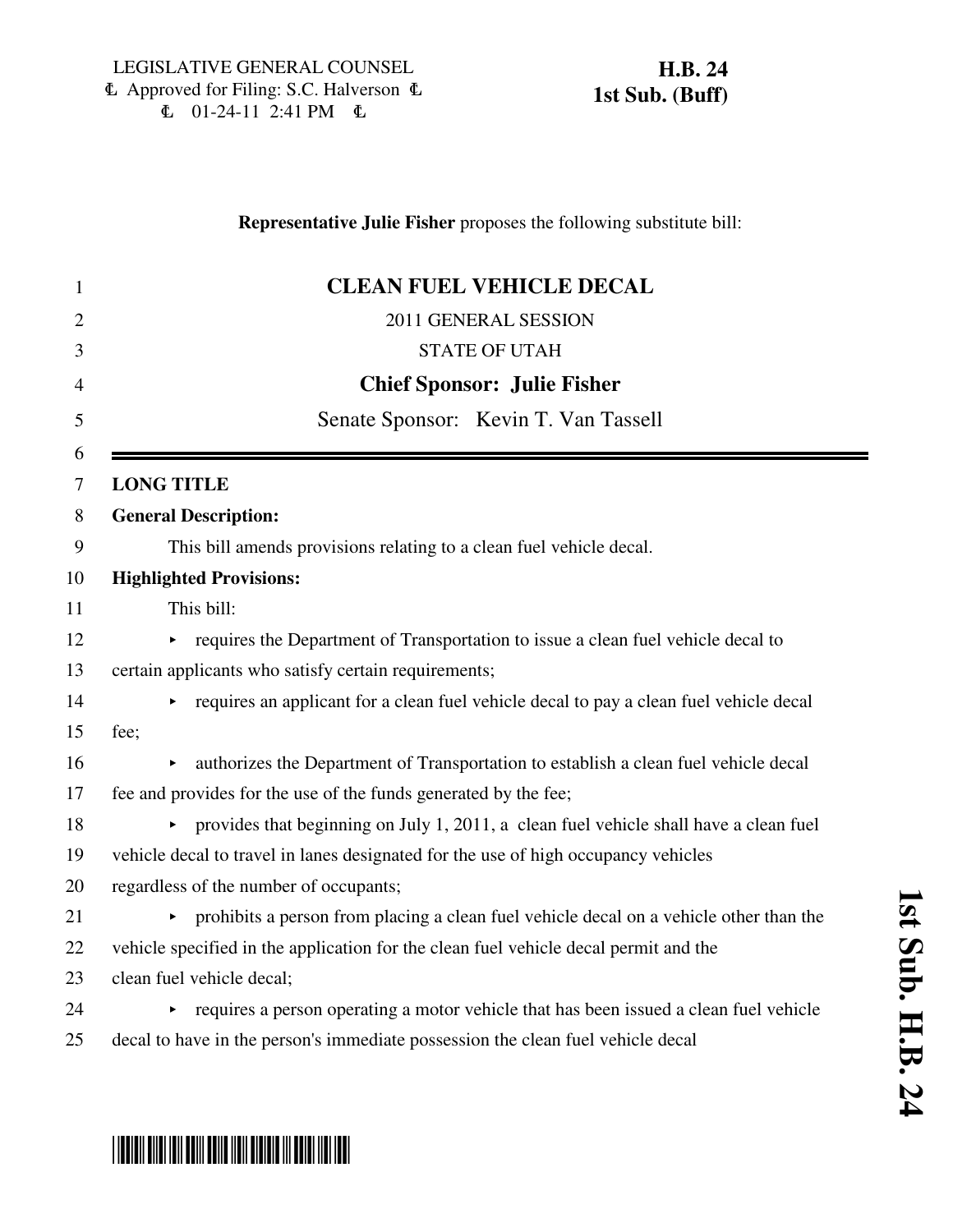| 26 | permit issued by the Department of Transportation for the motor vehicle the person is operating            |
|----|------------------------------------------------------------------------------------------------------------|
| 27 | and display it upon demand of a peace officer;                                                             |
| 28 | authorizes the Department of Transportation to make rules to administer the clean<br>$\blacktriangleright$ |
| 29 | fuel vehicle decal program;                                                                                |
| 30 | provides that beginning on July 1, 2011, the Motor Vehicle Division may not issue a<br>Þ.                  |
| 31 | unique vehicle type license plate for a vehicle powered by clean fuel; and                                 |
| 32 | makes technical changes.<br>▶                                                                              |
| 33 | Money Appropriated in this Bill:                                                                           |
| 34 | None                                                                                                       |
| 35 | <b>Other Special Clauses:</b>                                                                              |
| 36 | None                                                                                                       |
| 37 | <b>Utah Code Sections Affected:</b>                                                                        |
| 38 | <b>AMENDS:</b>                                                                                             |
| 39 | 41-1a-418, as last amended by Laws of Utah 2010, Chapters 139, 166, and 369                                |
| 40 | 41-6a-702, as last amended by Laws of Utah 2010, Chapter 81                                                |
|    |                                                                                                            |
| 41 | <b>ENACTS:</b>                                                                                             |
| 42 | 72-6-121, Utah Code Annotated 1953                                                                         |
| 43 |                                                                                                            |
| 44 | Be it enacted by the Legislature of the state of Utah:                                                     |
| 45 | Section 1. Section 41-1a-418 is amended to read:                                                           |
| 46 | 41-1a-418. Authorized special group license plates.                                                        |
| 47 | (1) The division shall only issue special group license plates in accordance with this                     |
| 48 | section through Section 41-1a-422 to a person who is specified under this section within the               |
| 49 | categories listed as follows:                                                                              |
| 50 | (a) disability special group license plates issued in accordance with Section 41-1a-420;                   |
| 51 | (b) honor special group license plates, as in a war hero, which plates are issued for a:                   |
| 52 | (i) survivor of the Japanese attack on Pearl Harbor;                                                       |
| 53 | (ii) former prisoner of war;                                                                               |
| 54 | (iii) recipient of a Purple Heart;                                                                         |
| 55 | (iv) disabled veteran; or                                                                                  |
| 56 | (v) recipient of a gold star award issued by the United States Secretary of Defense;                       |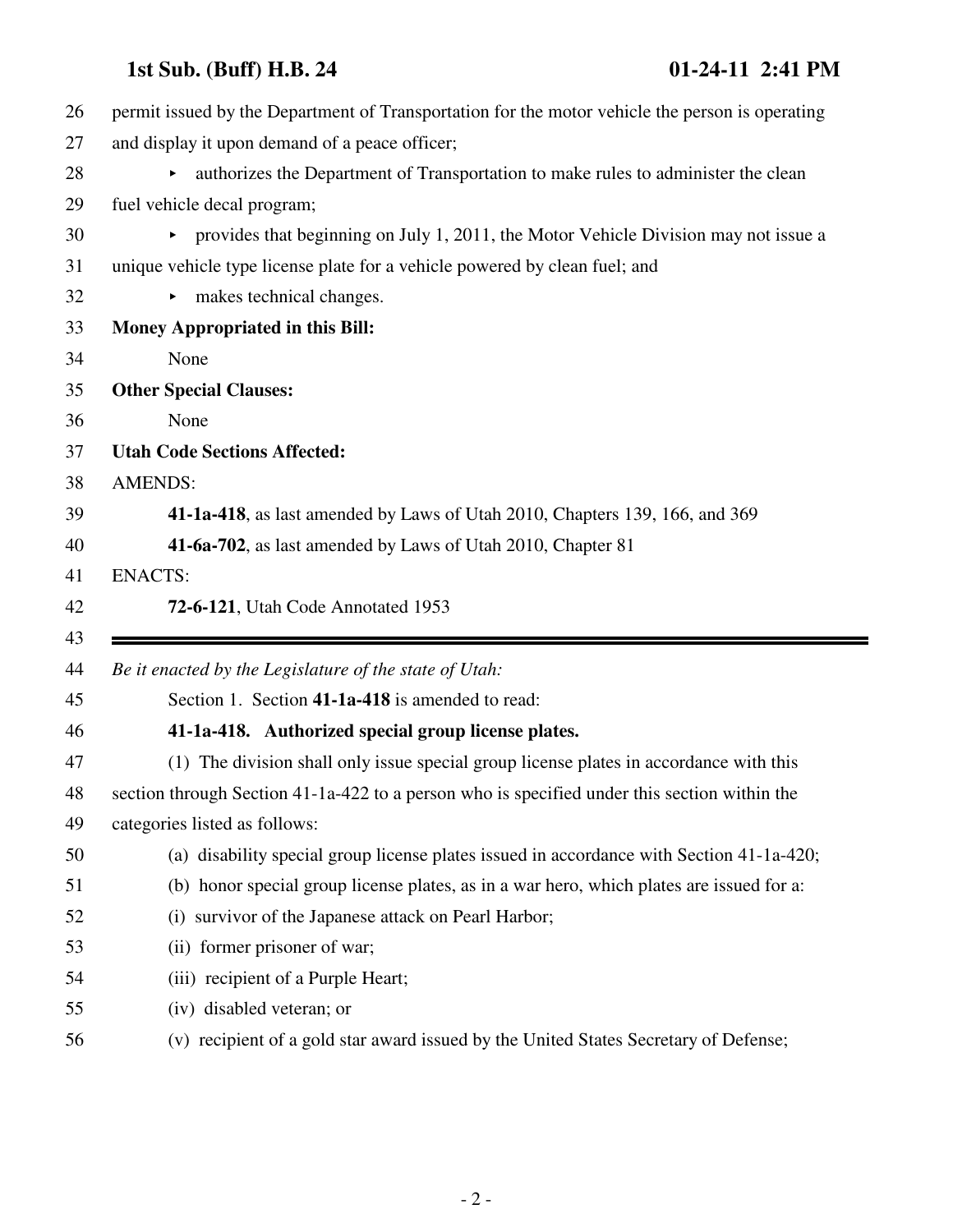| 57 | (c) unique vehicle type special group license plates, as for historical, collectors value,     |
|----|------------------------------------------------------------------------------------------------|
| 58 | or other unique vehicle type, which plates are issued for:                                     |
| 59 | (i) a special interest vehicle;                                                                |
| 60 | (ii) a vintage vehicle;                                                                        |
| 61 | (iii) a farm truck; or                                                                         |
| 62 | (iv) (A) until Subsection (1)(c)(iv)(B) or (4) applies, a vehicle powered by clean fuel as     |
| 63 | defined in Section 59-13-102; or                                                               |
| 64 | (B) beginning on the effective date of rules made by the Department of Transportation          |
| 65 | authorized under Subsection $41-6a-702(5)(b)$ and until Subsection (4) applies, a vehicle      |
| 66 | powered by clean fuel that meets the standards established by the Department of Transportation |
| 67 | in rules authorized under Subsection $41-6a-702(5)(b)$ ;                                       |
| 68 | (d) recognition special group license plates, as in a public official or an emergency          |
| 69 | service giver, which plates are issued for a:                                                  |
| 70 | (i) current member of the Legislature;                                                         |
| 71 | (ii) current member of the United States Congress;                                             |
| 72 | (iii) current member of the National Guard;                                                    |
| 73 | (iv) licensed amateur radio operator;                                                          |
| 74 | (v) currently employed, volunteer, or retired firefighter until June 30, 2009;                 |
| 75 | (vi) emergency medical technician;                                                             |
| 76 | (vii) current member of a search and rescue team; or                                           |
| 77 | (viii) current honorary consulate designated by the United States Department of State;         |
| 78 | and                                                                                            |
| 79 | (e) support special group license plates, as for a contributor to an institution or cause,     |
| 80 | which plates are issued for a contributor to:                                                  |
| 81 | (i) an institution's scholastic scholarship fund;                                              |
| 82 | (ii) the Division of Wildlife Resources;                                                       |
| 83 | (iii) the Department of Veterans' Affairs;                                                     |
| 84 | (iv) the Division of Parks and Recreation;                                                     |
| 85 | (v) the Department of Agriculture and Food;                                                    |
| 86 | (vi) the Guardian Ad Litem Services Account and the Children's Museum of Utah;                 |
| 87 | (vii) the Boy Scouts of America;                                                               |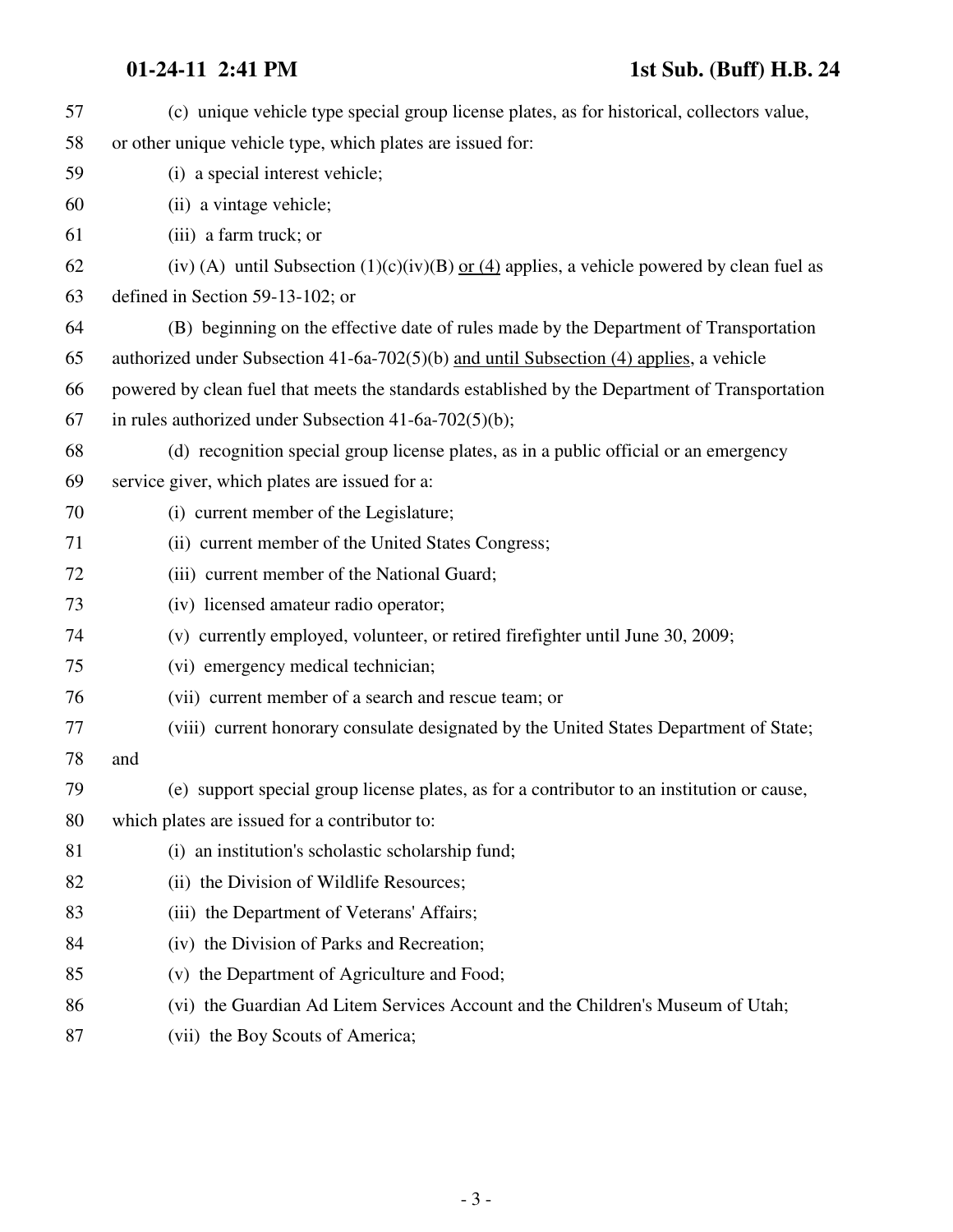| 88  | (viii) spay and neuter programs through No More Homeless Pets in Utah;                        |
|-----|-----------------------------------------------------------------------------------------------|
| 89  | (ix) the Boys and Girls Clubs of America;                                                     |
| 90  | (x) Utah public education;                                                                    |
| 91  | (xi) programs that provide support to organizations that create affordable housing for        |
| 92  | those in severe need through the Division of Real Estate;                                     |
| 93  | (xii) the Department of Public Safety;                                                        |
| 94  | (xiii) programs that support Zion National Park;                                              |
| 95  | (xiv) beginning on July 1, 2009, programs that provide support to firefighter                 |
| 96  | organizations;                                                                                |
| 97  | (xv) programs that promote bicycle operation and safety awareness;                            |
| 98  | (xvi) programs that conduct or support cancer research;                                       |
| 99  | (xvii) programs that create or support autism awareness; or                                   |
| 100 | (xviii) programs that create or support humanitarian service and educational and              |
| 101 | cultural exchanges.                                                                           |
| 102 | (2) (a) Beginning January 1, 2003, the division may not issue a new type of special           |
| 103 | group license plate unless the division receives:                                             |
| 104 | (i) a start-up fee established under Section 63J-1-504 for production and administrative      |
| 105 | costs for providing the new special group license plates; or                                  |
| 106 | (ii) a legislative appropriation for the start-up fee provided under Subsection $(2)(a)(i)$ . |
| 107 | (b) (i) Beginning on July 1, 2009, the division may not renew a motor vehicle                 |
| 108 | registration of a motor vehicle that has been issued a firefighter recognition special group  |
| 109 | license plate unless the applicant is a contributor as defined in Subsection                  |
| 110 | 41-1a-422(1)(a)(ii)(D) to the Firefighter Support Restricted Account.                         |
| 111 | (ii) A registered owner of a vehicle that has been issued a firefighter recognition           |
| 112 | special group license plate prior to July 1, 2009, upon renewal of the owner's motor vehicle  |
| 113 | registration shall:                                                                           |
| 114 | (A) be a contributor to the Firefighter Support Restricted Account as required under          |
| 115 | Subsection $(2)(b)(i)$ ; or                                                                   |
| 116 | (B) replace the firefighter recognition special group license plate with a new license        |
| 117 | plate.                                                                                        |
| 118 | (3) (a) A sponsoring organization that qualifies for tax-exempt status under Internal         |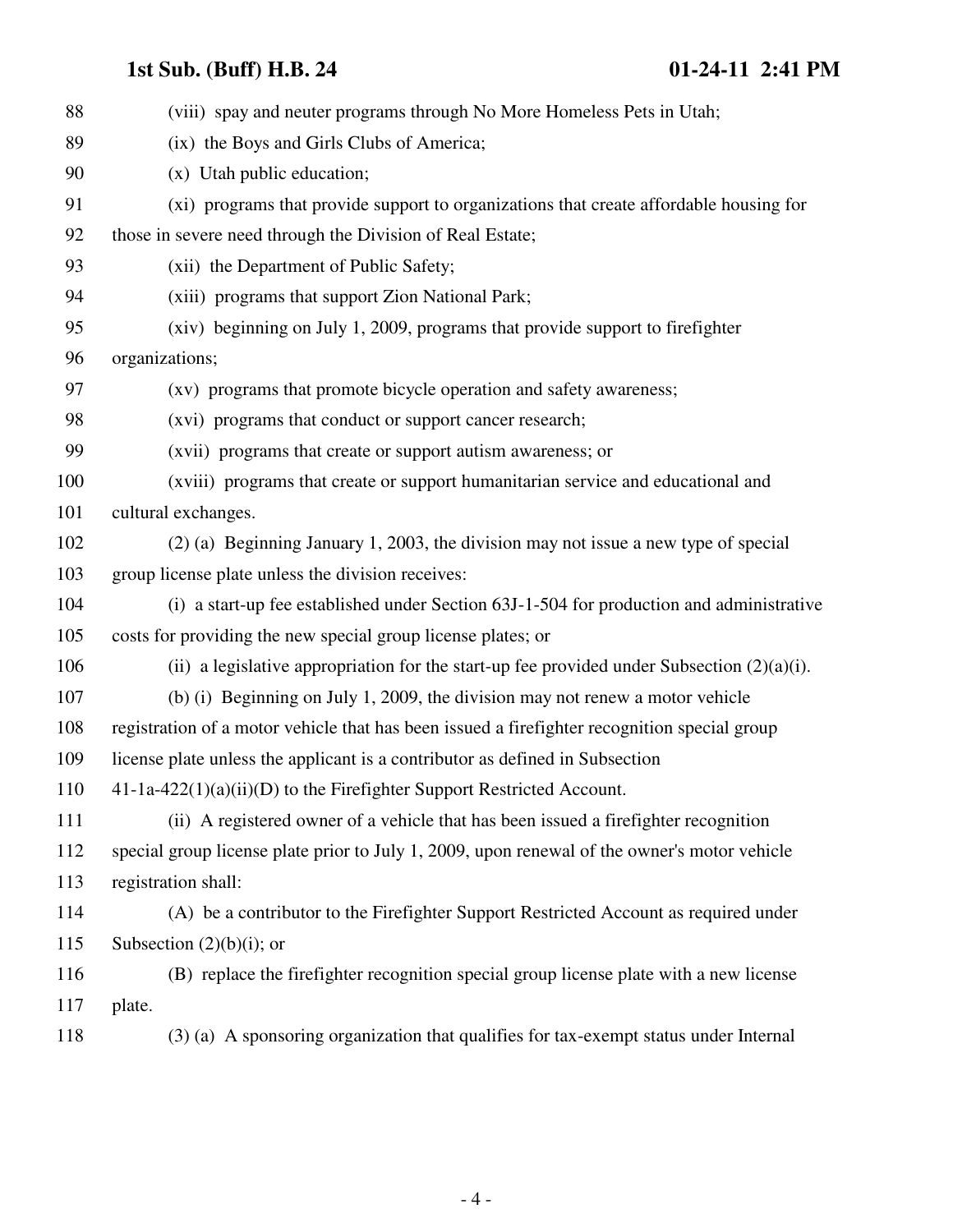### **01-24-11 2:41 PM 1st Sub. (Buff) H.B. 24**

| 119 | Revenue Code Section $501(c)(3)$ may request the commission to authorize a new type of          |
|-----|-------------------------------------------------------------------------------------------------|
| 120 | special group license plate for the sponsoring organization. The sponsoring organization shall: |
| 121 | (i) collect a minimum of 200 applications; and                                                  |
| 122 | (ii) pay a start-up fee established under Section 63J-1-504 for production and                  |
| 123 | administrative costs for providing the new type of special group license plates.                |
| 124 | (b) If the provisions of Subsection $(3)(a)$ are met, the commission shall approve the          |
| 125 | request and the division shall:                                                                 |
| 126 | (i) design a license plate in accordance with Section 41-1a-419; and                            |
| 127 | (ii) issue the new type of special group license plates.                                        |
| 128 | $(4)$ Beginning on July 1, 2011, the division may not issue a unique vehicle type license       |
| 129 | plate for a vehicle powered by clean fuel under Subsection $(1)(c)(iv)$ to an applicant.        |
| 130 | Section 2. Section 41-6a-702 is amended to read:                                                |
| 131 | 41-6a-702. Left lane restrictions -- Exceptions -- Other lane restrictions --                   |
| 132 | Penalties.                                                                                      |
| 133 | (1) As used in this section and Section 41-6a-704, "general purpose lane" means a               |
| 134 | highway lane open to vehicular traffic but does not include a designated:                       |
| 135 | (a) high occupancy vehicle (HOV) lane; or                                                       |
| 136 | (b) auxiliary lane that begins as a freeway on-ramp and ends as part of the next freeway        |
| 137 | off-ramp.                                                                                       |
| 138 | (2) On a freeway or section of a freeway which has three or more general purpose lanes          |
| 139 | in the same direction, a person may not operate a vehicle in the left most general purpose lane |
| 140 | if the person's:                                                                                |
| 141 | (a) vehicle is drawing a trailer or semitrailer regardless of size; or                          |
| 142 | (b) vehicle or combination of vehicles has a gross vehicle weight of 12,001 or more             |
| 143 | pounds.                                                                                         |
| 144 | (3) Subsection (2) does not apply to a person operating a vehicle who is:                       |
| 145 | (a) preparing to turn left or taking a different highway split or an exit on the left;          |
| 146 | (b) responding to emergency conditions;                                                         |
| 147 | (c) avoiding actual or potential traffic moving onto the highway from an acceleration or        |
| 148 | merging lane; or                                                                                |
| 149 | (d) following direction signs that direct use of a designated lane.                             |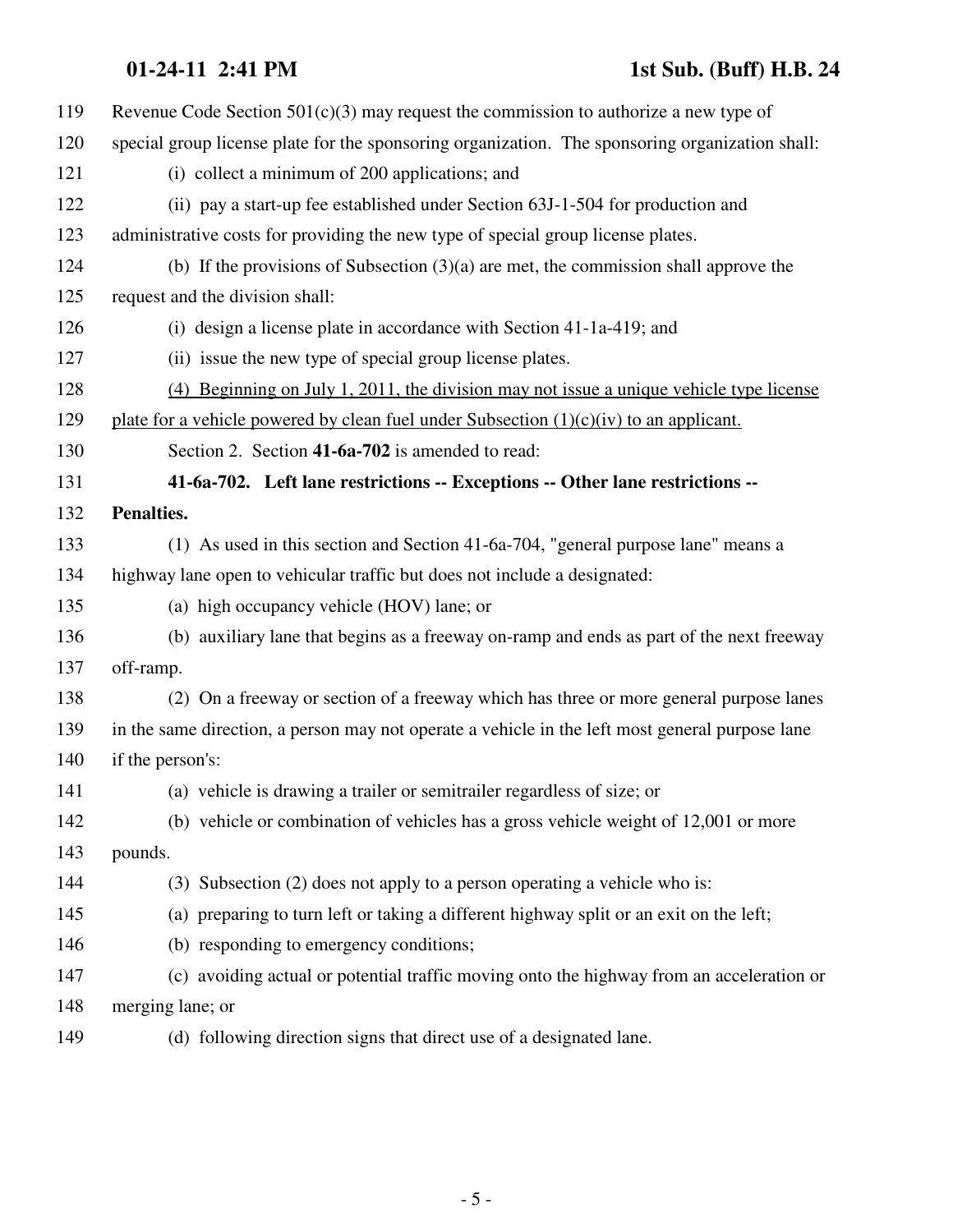| 150 | (4) (a) A highway authority may designate a specific lane or lanes of travel for any type         |
|-----|---------------------------------------------------------------------------------------------------|
| 151 | of vehicle on a highway or portion of a highway under its jurisdiction for the:                   |
| 152 | (i) safety of the public;                                                                         |
| 153 | (ii) efficient maintenance of a highway; or                                                       |
| 154 | (iii) use of high occupancy vehicles.                                                             |
| 155 | (b) The lane designation under Subsection $(4)(a)$ is effective when appropriate signs            |
| 156 | giving notice are erected on the highway or portion of the highway.                               |
| 157 | (c) If a highway authority establishes an HOV lane, the highway authority shall                   |
| 158 | annually report to the Transportation Interim Committee no later than November 30 of each         |
| 159 | year regarding:                                                                                   |
| 160 | (i) the types of vehicles that may access the lane;                                               |
| 161 | (ii) where, when, and how a vehicle may access the lane;                                          |
| 162 | (iii) how a tax, fee, or charge is assessed for a vehicle carrying less than the number of        |
| 163 | persons specified for the lane;                                                                   |
| 164 | (iv) the usage of the HOV lane as compared to the usage of the general purpose lanes              |
| 165 | along the same stretch of highway; and                                                            |
| 166 | (v) the compliance issues, safety risks, and impacts of the lane parameters described             |
| 167 | under Subsections $(4)(c)(i)$ , (ii), and (iii).                                                  |
| 168 | $(5)$ (a) $(i)$ Subject to Subsection (5)(b) and until June 30, 2011, the lane designation        |
| 169 | under Subsection $(4)(a)(iii)$ shall allow a vehicle with clean fuel special group license plates |
| 170 | issued in accordance with Section 41-1a-418 to travel in lanes designated for the use of high     |
| 171 | occupancy vehicles regardless of the number of occupants to the extent authorized or permitted    |
| 172 | by federal law or federal regulation.                                                             |
| 173 | (ii) Subject to Subsection $(5)(b)$ and beginning on July 1, 2011, the lane designation           |
| 174 | under Subsection $(4)(a)(iii)$ shall allow a vehicle with a clean fuel vehicle decal issued in    |
| 175 | accordance with Section 72-6-121 to travel in lanes designated for the use of high occupancy      |
| 176 | vehicle regardless of the number of occupants to the extent authorized or permitted by federal    |
| 177 | law or federal regulation.                                                                        |
| 178 | (b) In accordance with Title 63G, Chapter 3, Utah Administrative Rulemaking Act, the              |
| 179 | Department of Transportation may make rules to allow a vehicle with [clean fuel special group     |
| 180 | license plates issued in accordance with Section 41-1a-418] a clean fuel vehicle decal to travel  |
|     |                                                                                                   |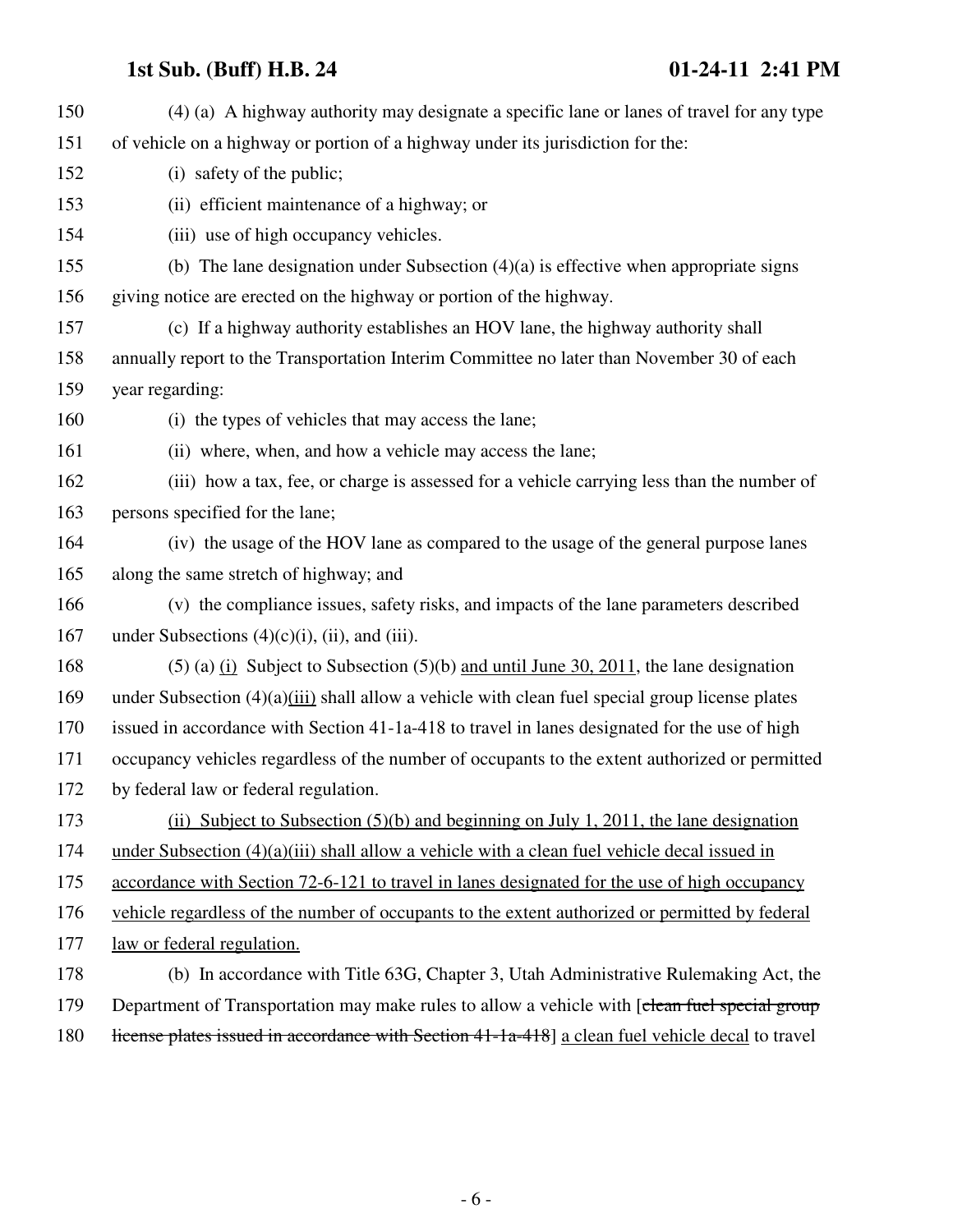## **01-24-11 2:41 PM 1st Sub. (Buff) H.B. 24**

| 181 | in lanes designated for the use of high occupancy vehicles regardless of the number of              |
|-----|-----------------------------------------------------------------------------------------------------|
| 182 | occupants to the extent authorized or permitted by federal law or federal regulation.               |
| 183 | $(6)$ A person who operates a vehicle in violation of Subsection $(2)$ or in violation of the       |
| 184 | restrictions made under Subsection (4) is guilty of a class C misdemeanor.                          |
| 185 | Section 3. Section 72-6-121 is enacted to read:                                                     |
| 186 | 72-6-121. Clean fuel vehicle decal.                                                                 |
| 187 | (1) Beginning on July 1, 2011, and subject to the requirements of this section, the                 |
| 188 | department shall issue a clean fuel vehicle decal permit and a clean fuel vehicle decal to an       |
| 189 | applicant if:                                                                                       |
| 190 | (a) the applicant is an owner of a vehicle powered by clean fuel that meets the                     |
| 191 | standards established by the department in rules authorized under Subsection $41-6a-702(5)(b)$ ;    |
| 192 | and                                                                                                 |
| 193 | (b) the applicant remits an application and all fees required under this section.                   |
| 194 | (2) The department shall establish the clean fuel vehicle decal design in consultation              |
| 195 | with the Utah Highway Patrol.                                                                       |
| 196 | (3) (a) An applicant for a clean fuel vehicle decal shall pay a clean fuel vehicle decal            |
| 197 | fee established by the department in accordance with Section 63J-1-504.                             |
| 198 | (b) Funds generated by the clean fuel vehicle decal fee may be used by the department               |
| 199 | to cover the costs incurred in issuing clean fuel vehicle decals under this section.                |
| 200 | (4) (a) The department shall issue a clean fuel vehicle decal permit and a clean fuel               |
| 201 | vehicle decal to a person who has been issued a clean fuel special group license plate prior to     |
| 202 | July 1, 2011.                                                                                       |
| 203 | (b) A person who applies to the department to receive a clean fuel vehicle decal permit             |
| 204 | and a clean fuel vehicle decal under Subsection $(4)(a)$ is not subject to the fee imposed under    |
| 205 | Subsection $(3)$ .                                                                                  |
| 206 | (5) (a) An owner of a vehicle may not place a clean fuel vehicle decal on a vehicle                 |
| 207 | other than the vehicle specified in the application for the clean fuel vehicle decal permit and the |
| 208 | clean fuel vehicle decal.                                                                           |
| 209 | (b) A person operating a motor vehicle that has been issued a clean fuel vehicle decal              |
| 210 | shall:                                                                                              |
| 211 | (i) have in the person's immediate possession the clean fuel vehicle decal permit issued            |